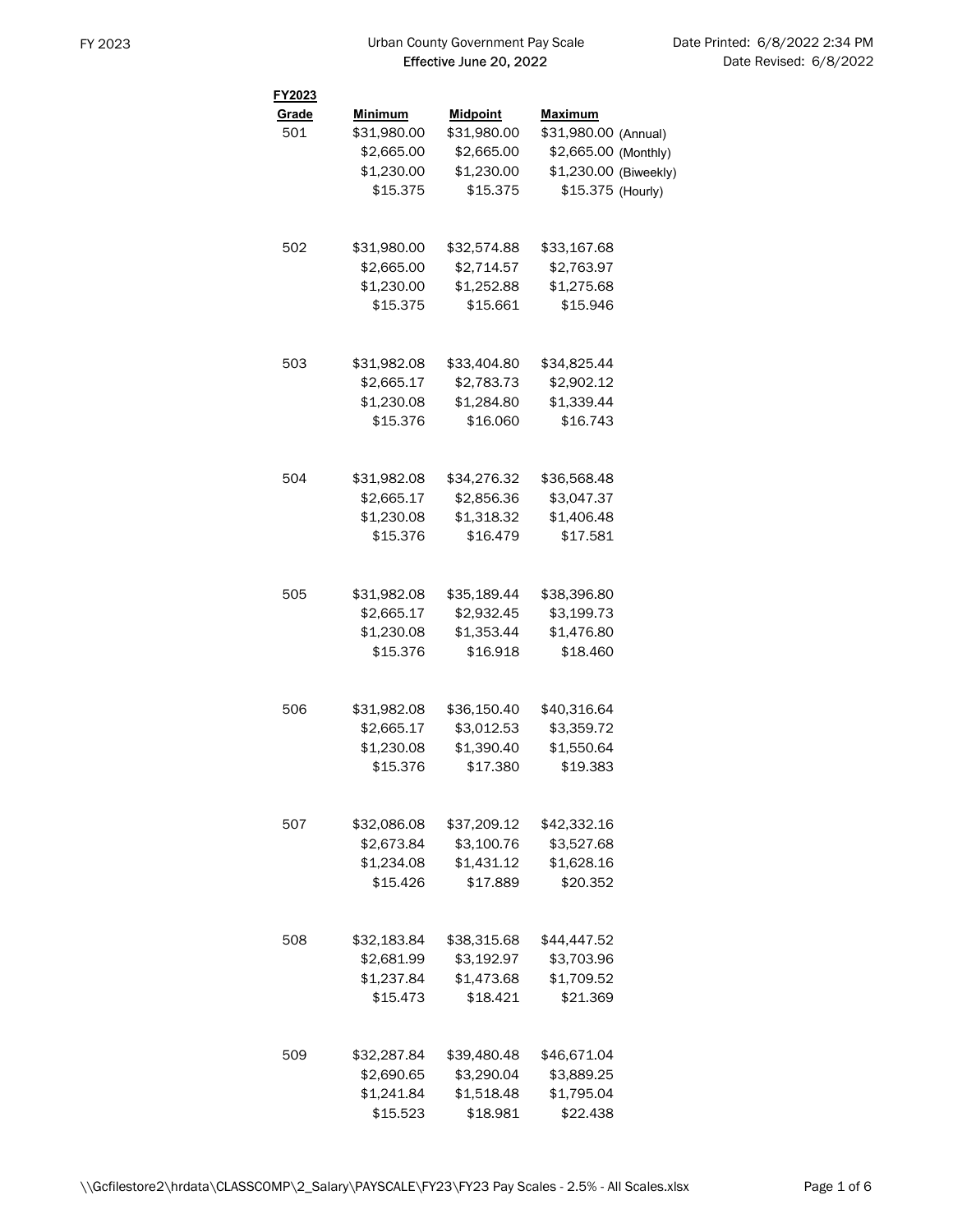| Grade | Minimum                  | <b>Midpoint</b>        | <b>Maximum</b>           |  |
|-------|--------------------------|------------------------|--------------------------|--|
| 510   | \$32,668.48              | \$40,836.64            | \$49,004.80 (Annual)     |  |
|       | \$2,722.37               | \$3,403.05             | \$4,083.73 (Monthly)     |  |
|       | \$1,256.48               | \$1,570.64             | \$1,884.80 (Biweekly)    |  |
|       | \$15.706                 | \$19.633               | \$23.560 (Hourly)        |  |
|       |                          |                        |                          |  |
| 511   | \$34,299.20              | \$42,877.12            | \$51,452.96              |  |
|       | \$2,858.27               | \$3,573.09             | \$4,287.75               |  |
|       | \$1,319.20               | \$1,649.12             | \$1,978.96               |  |
|       | \$16.490                 | \$20.614               | \$24.737                 |  |
| 512   | \$36,015.20              | \$45,021.60            | \$54,028.00              |  |
|       | \$3,001.27               | \$3,751.80             | \$4,502.33               |  |
|       | \$1,385.20               | \$1,731.60             | \$2,078.00               |  |
|       | \$17.315                 | \$21.645               | \$25.975                 |  |
|       |                          |                        |                          |  |
| 513   | \$37,816.48              | \$47,272.16            | \$56,725.76              |  |
|       | \$3,151.37               | \$3,939.35             | \$4,727.15               |  |
|       | \$1,454.48               | \$1.818.16             | \$2,181.76               |  |
|       | \$18.181                 | \$22.727               | \$27.272                 |  |
|       |                          |                        |                          |  |
| 514   | \$39,709.28              | \$49,637.12            | \$59,562.88              |  |
|       | \$3,309.11               | \$4,136.43             | \$4,963.57               |  |
|       | \$1,527.28               | \$1,909.12             | \$2,290.88               |  |
|       | \$19.091                 | \$23.864               | \$28.636                 |  |
|       |                          |                        |                          |  |
| 515   | \$41,693.60              | \$52,118.56            | \$62,541.44              |  |
|       | \$3,474.47               | \$4,343.21             | \$5,211.79               |  |
|       | \$1,603.60               | \$2,004.56             | \$2,405.44               |  |
|       | \$20.045                 | \$25.057               | \$30,068                 |  |
| 516   | \$43,779.84              | \$54,724.80            | \$65,669.76              |  |
|       |                          | \$4,560.40             |                          |  |
|       | \$3,648.32<br>\$1,683.84 |                        | \$5,472.48<br>\$2,525.76 |  |
|       | \$21.048                 | \$2,104.80<br>\$26.310 | \$31.572                 |  |
|       |                          |                        |                          |  |
| 517   | \$45,968.00              | \$57,462.08            | \$68,956.16              |  |
|       | \$3,830.67               | \$4,788.51             | \$5,746.35               |  |
|       | \$1.768.00               | \$2,210.08             | \$2,652.16               |  |
|       | \$22.100                 | \$27.626               | \$33.152                 |  |
|       |                          |                        |                          |  |
| 518   | \$48,266.40              | \$60,334.56            | \$72,400.64              |  |
|       | \$4,022.20               | \$5,027.88             | \$6,033.39               |  |
|       | \$1,856.40<br>\$23.205   | \$2,320.56<br>\$29.007 | \$2,784.64<br>\$34.808   |  |
|       |                          |                        |                          |  |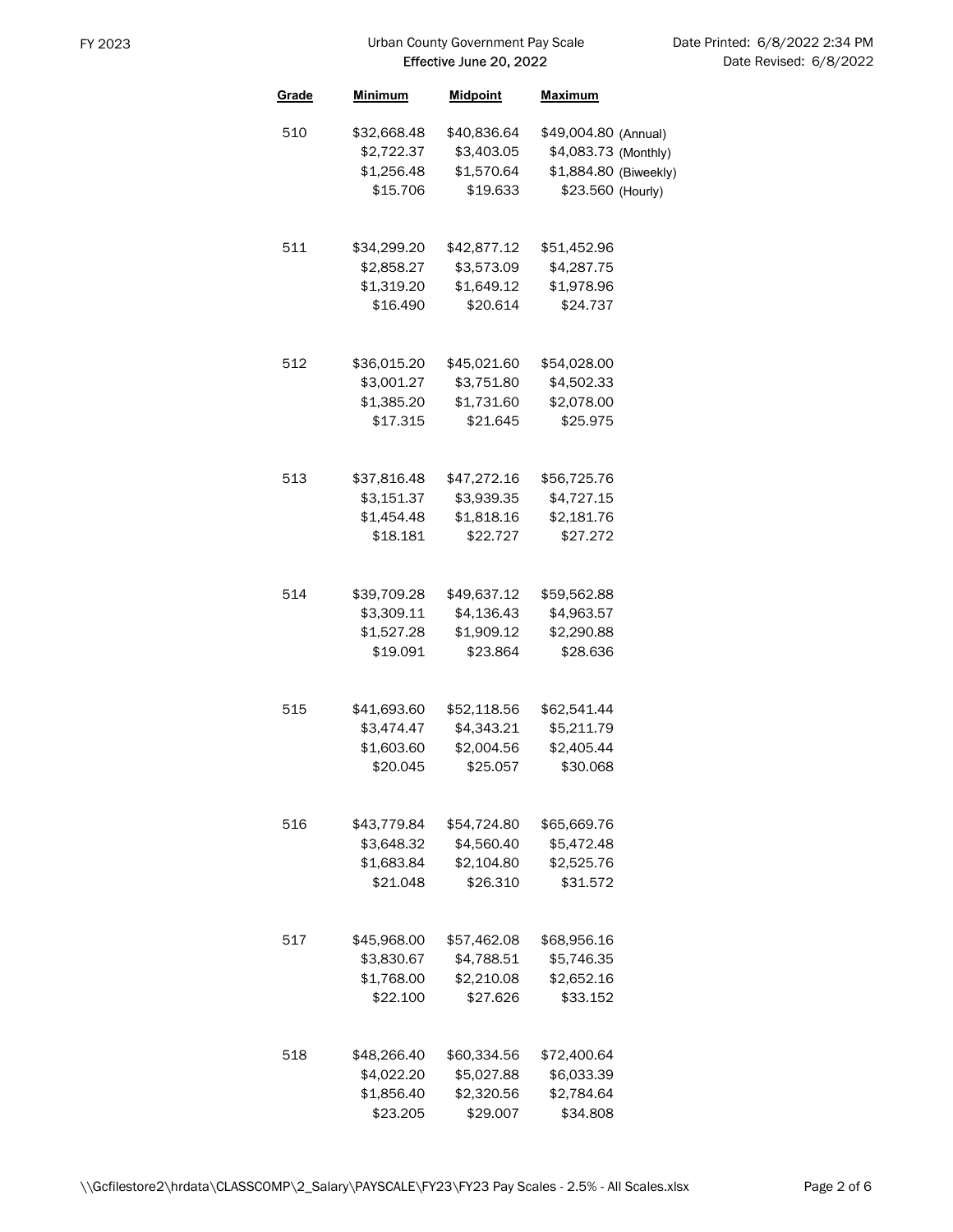| Grade | <u>Minimum</u>                                      | <b>Midpoint</b>                                     | Maximum                                                                                    |  |
|-------|-----------------------------------------------------|-----------------------------------------------------|--------------------------------------------------------------------------------------------|--|
| 519   | \$50,679.20<br>\$4,223.27<br>\$1,949.20<br>\$24.365 | \$63,350.56<br>\$5,279.21<br>\$2,436.56<br>\$30.457 | \$76,019.84 (Annual)<br>\$6,334.99 (Monthly)<br>\$2,923.84 (Biweekly)<br>\$36.548 (Hourly) |  |
| 520   | \$53,212.64<br>\$4,434.39<br>\$2,046.64<br>\$25.583 | \$66,518.40<br>\$5,543.20<br>\$2,558.40<br>\$31.980 | \$79,822.08<br>\$6,651.84<br>\$3,070.08<br>\$38.376                                        |  |
| 521   | \$55,875.04<br>\$4,656.25<br>\$2,149.04<br>\$26.863 | \$69,844.32<br>\$5,820.36<br>\$2,686.32<br>\$33.579 | \$83,813.60<br>\$6,984.47<br>\$3,223.60<br>\$40.295                                        |  |
| 522   | \$58,668.48<br>\$4,889.04<br>\$2,256.48<br>\$28.206 | \$73,336.64<br>\$6,111.39<br>\$2,820.64<br>\$35.258 | \$88,004.80<br>\$7,333.73<br>\$3,384.80<br>\$42.310                                        |  |
| 523   | \$61,601.28<br>\$5,133.44<br>\$2,369.28<br>\$29.616 | \$77,003.68<br>\$6,416.97<br>\$2,961.68<br>\$37.021 | \$92,404.00<br>\$7,700.33<br>\$3,554.00<br>\$44.425                                        |  |
| 524   | \$64,685.92<br>\$5,390.49<br>\$2,487.92<br>\$31.099 | \$80,855.84<br>\$6,737.99<br>\$3,109.84<br>\$38.873 | \$97,023.68<br>\$8,085.31<br>\$3,731.68<br>\$46.646                                        |  |
| 525   | \$67,916.16<br>\$5,659.68<br>\$2,612.16<br>\$32.652 | \$84,897.28<br>\$7,074.77<br>\$3,265.28<br>\$40.816 | \$101,878.40<br>\$8,489.87<br>\$3,918.40<br>\$48.980                                       |  |
| 526   | \$71,310.72<br>\$5,942.56<br>\$2,742.72<br>\$34.284 | \$89,140.48<br>\$7,428.37<br>\$3,428.48<br>\$42.856 | \$106,970.24<br>\$8,914.19<br>\$4,114.24<br>\$51.428                                       |  |
| 527   | \$74,877.92<br>\$6,239.83<br>\$2,879.92<br>\$35.999 | \$93,597.92<br>\$7,799.83<br>\$3,599.92<br>\$44.999 | \$112,315.84<br>\$9,359.65<br>\$4,319.84<br>\$53.998                                       |  |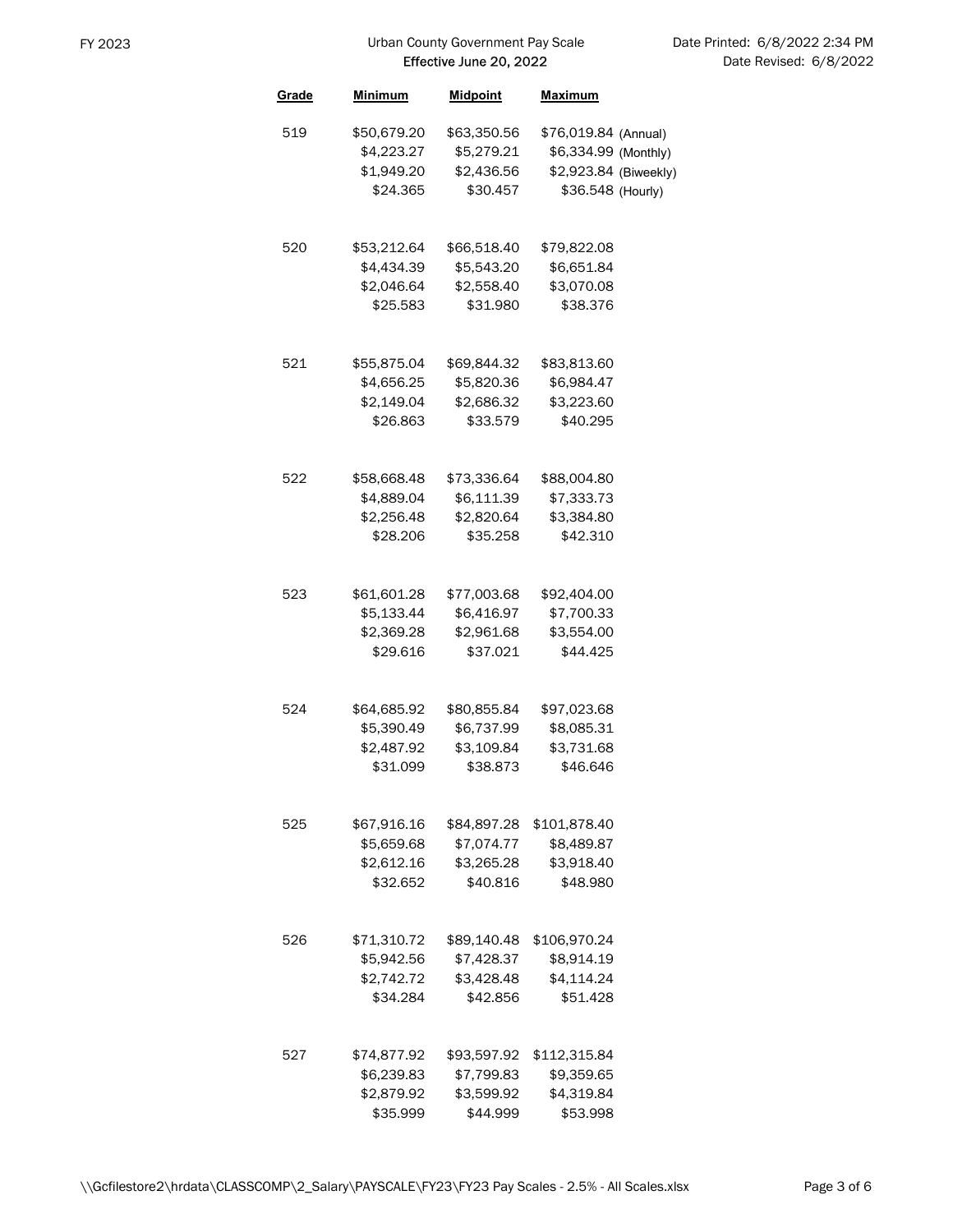| Grade | <u>Minimum</u> | <b>Midpoint</b> | <b>Maximum</b>        |  |
|-------|----------------|-----------------|-----------------------|--|
| 528   | \$78,621.92    | \$98,277.92     | \$117,933.92 (Annual) |  |
|       | \$6,551.83     | \$8,189.83      | \$9,827.83 (Monthly)  |  |
|       | \$3,023.92     | \$3,779.92      | \$4,535.92 (Biweekly) |  |
|       | \$37.799       | \$47.249        | \$56.699 (Hourly)     |  |
|       |                |                 |                       |  |
| 529   | \$82,551.04    | \$103,190.88    | \$123,830.72          |  |
|       | \$6,879.25     | \$8,599.24      | \$10,319.23           |  |
|       | \$3,175.04     | \$3,968.88      | \$4,762.72            |  |
|       | \$39.688       | \$49.611        | \$59.534              |  |
|       |                |                 |                       |  |
| 530   | \$86,677.76    | \$108,349.28    | \$130,020.80          |  |
|       | \$7,223.15     | \$9,029.11      | \$10,835.07           |  |
|       | \$3,333.76     | \$4,167.28      | \$5,000.80            |  |
|       | \$41.672       | \$52.091        | \$62.510              |  |
|       |                |                 |                       |  |
| 531   | \$91,014.56    | \$113,769.76    | \$136,522.88          |  |
|       | \$7,584.55     | \$9,480.81      | \$11,376.91           |  |
|       | \$3,500.56     | \$4,375.76      | \$5,250.88            |  |
|       | \$43.757       | \$54.697        | \$65.636              |  |
|       |                |                 |                       |  |
| 532   | \$95,567.68    | \$119,458.56    | \$143,347.36          |  |
|       | \$7,963.97     | \$9,954.88      | \$11,945.61           |  |
|       | \$3,675.68     | \$4,594.56      | \$5,513.36            |  |
|       | \$45.946       | \$57.432        | \$68.917              |  |
|       |                |                 |                       |  |
| 533   | \$100,347.52   | \$125,432.32    | \$150,515.04          |  |
|       | \$8,362.29     | \$10,452.69     | \$12,542.92           |  |
|       | \$3,859.52     | \$4,824.32      | \$5,789.04            |  |
|       | \$48.244       | \$60.304        | \$72.363              |  |
|       |                |                 |                       |  |
| 534   | \$105,358.24   | \$131,701.44    | \$158,042.56          |  |
|       | \$8,779.85     | \$10,975.12     | \$13,170.21           |  |
|       | \$4,052.24     | \$5,065.44      | \$6,078.56            |  |
|       | \$50.653       | \$63.318        | \$75.982              |  |
|       |                |                 |                       |  |
| 535   | \$110,628.96   | \$138,286.72    | \$165,942.40          |  |
|       | \$9,219.08     | \$11,523.89     | \$13,828.53           |  |
|       | \$4,254.96     | \$5,318.72      | \$6,382.40            |  |
|       | \$53.187       | \$66.484        | \$79.780              |  |
|       |                |                 |                       |  |
| 536   | \$116,159.68   | \$145,198.56    | \$174,237.44          |  |
|       | \$9,679.97     | \$12,099.88     | \$14,519.79           |  |
|       | \$4,467.68     | \$5,584.56      | \$6,701.44            |  |
|       | \$55.846       | \$69.807        | \$83.768              |  |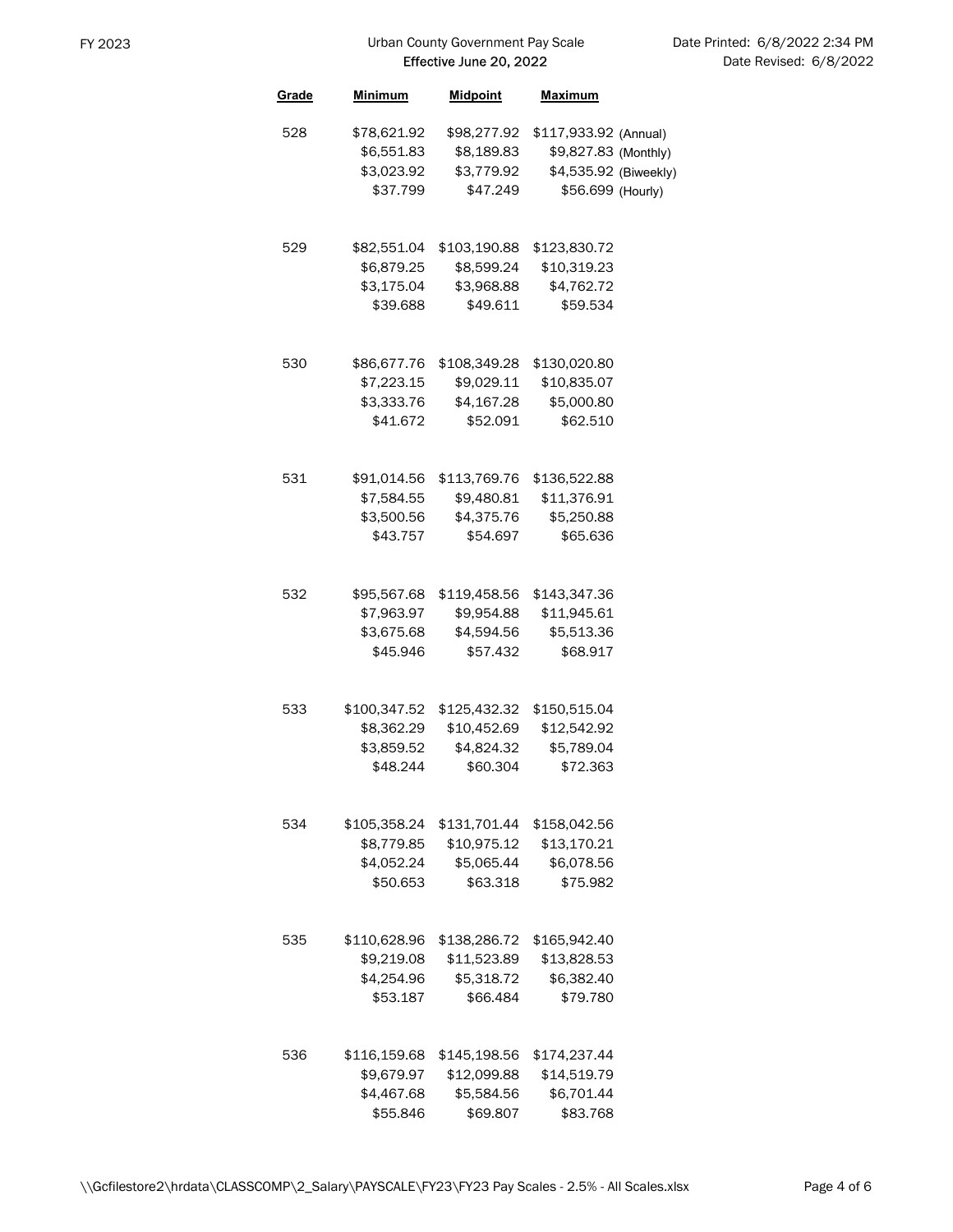| Grade | Minimum                                               | <b>Midpoint</b>                                        | <b>Maximum</b>                                                                               |  |
|-------|-------------------------------------------------------|--------------------------------------------------------|----------------------------------------------------------------------------------------------|--|
| 537   | \$121,967.04<br>\$10,163.92<br>\$4,691.04<br>\$58.638 | \$152,459.84<br>\$12,704.99<br>\$5,863.84<br>\$73.298  | \$182,952.64 (Annual)<br>\$15,246.05 (Monthly)<br>\$7,036.64 (Biweekly)<br>\$87.958 (Hourly) |  |
| 538   | \$128,067.68<br>\$10,672.31<br>\$4,925.68<br>\$61.571 | \$160,085.12<br>\$13,340.43<br>\$6,157.12<br>\$76.964  | \$192,100.48<br>\$16,008.37<br>\$7,388.48<br>\$92,356                                        |  |
| 539   | \$134,469.92<br>\$11,205.83<br>\$5,171.92<br>\$64,649 | \$168,088.96<br>\$14,007.41<br>\$6,464.96<br>\$80.812  | \$201,705.92<br>\$16,808.83<br>\$7,757.92<br>\$96.974                                        |  |
| 540   | \$141,196.64<br>\$11,766.39<br>\$5,430.64<br>\$67.883 | \$176,492.16<br>\$14,707.68<br>\$6,788.16<br>\$84.852  | \$211,787.68<br>\$17,648.97<br>\$8,145.68<br>\$101.821                                       |  |
| 541   | \$148,256.16<br>\$12,354.68<br>\$5,702.16<br>\$71.277 | \$185,317.60<br>\$15,443.13<br>\$7,127.60<br>\$89.095  | \$222,379.04<br>\$18,531.59<br>\$8,553.04<br>\$106.913                                       |  |
| 542   | \$155,667.20<br>\$12,972.27<br>\$5,987.20<br>\$74.840 | \$194,584.00<br>\$16,215.33<br>\$7,484.00<br>\$93.550  | \$233,498.72<br>\$19,458.23<br>\$8,980.72<br>\$112.259                                       |  |
| 543   | \$163,452.64<br>\$13,621.05<br>\$6,286.64<br>\$78.583 | \$204,314.24<br>\$17,026.19<br>\$7,858.24<br>\$98.228  | \$245,173.76<br>\$20,431.15<br>\$9,429.76<br>\$117.872                                       |  |
| 544   | \$171,616.64<br>\$14,301.39<br>\$6,600.64<br>\$82.508 | \$214,524.96<br>\$17,877.08<br>\$8,250.96<br>\$103.137 | \$257,433.28<br>\$21,452.77<br>\$9,901.28<br>\$123.766                                       |  |
| 545   | \$180,202.88<br>\$15,016.91<br>\$6,930.88<br>\$86.636 | \$225,253.60<br>\$18,771.13<br>\$8,663.60<br>\$108.295 | \$270,304.32<br>\$22,525.36<br>\$10,396.32<br>\$129.954                                      |  |